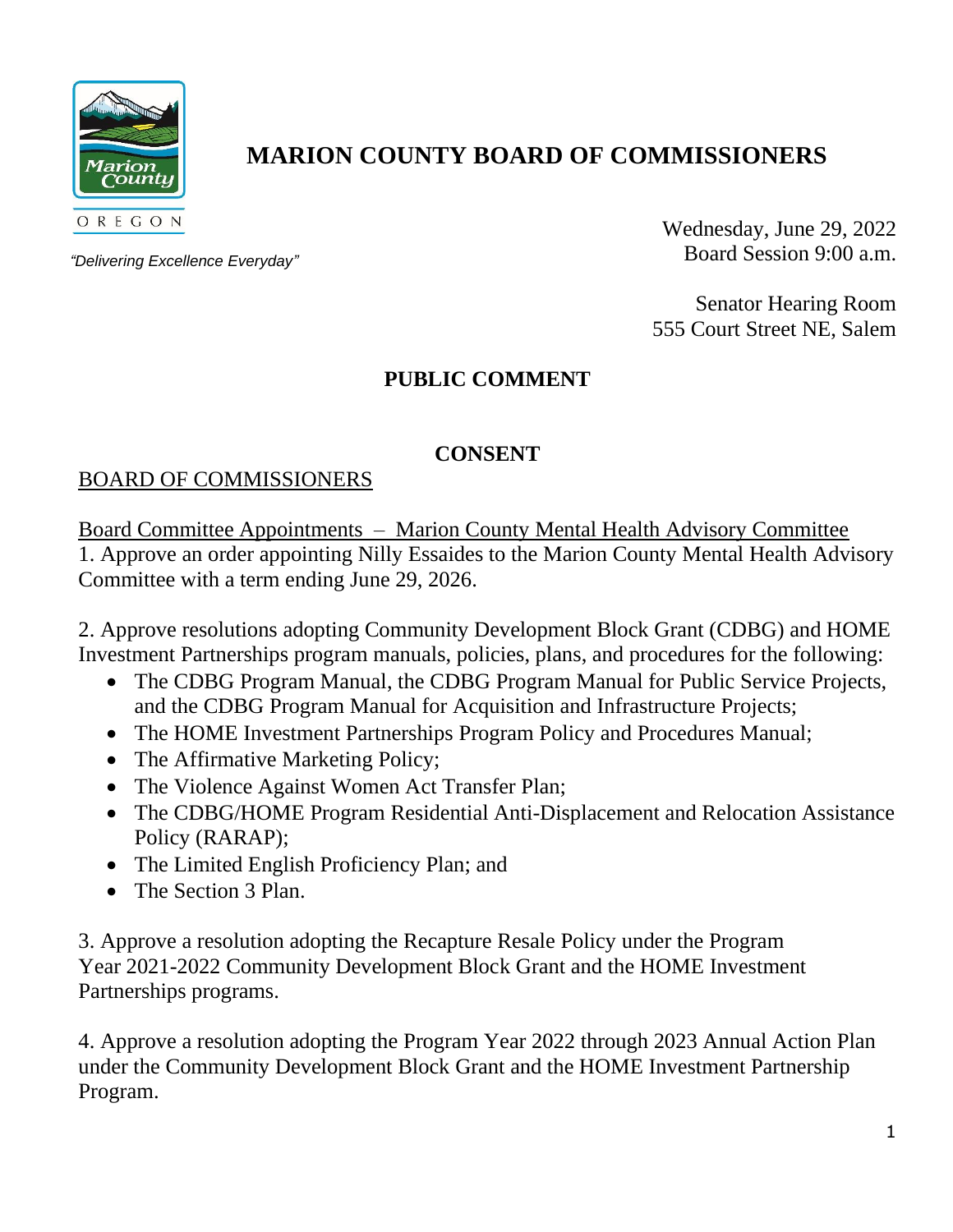#### PUBLIC WORKS

5. Approve a resolution initiating an amendment to the Marion County Rural Zone Code to operate an event business as a home occupation in the Exclusive Farm Use (EFU) zone, the Special Agriculture (SA) zone, and the Farm Timber (FT) zone and schedule a public hearing for August 3, 2022.

### SHERIFF'S OFFICE

6. Approve Amendment #3 to the Contract for Services with Communications Northwest to add \$5,829.29 for a new contract total of \$282,102.66 for unforeseen expenses not included in the initial quote for the Marion County Jail Radio Project and extend the term date to June 30, 2022.

#### **ACTION**

#### BOARD OF COMMISSIONERS

7. Consider approval of the Community Development Block Grant Subrecipient Agreement with the Center for Hope and Safety in the amount of \$250,000 for the HOPE Plaza Construction Project through December 31, 2023. –Tim Glisson

#### CLERK'S OFFICE

8. Consider approval of Amendment #8 to the Contract for Services with Avenu Insights and Analytics, LLC to add \$240,000 for a new contract total of \$2,091,853 for services related to the Land Records Management System Licensing and Recording Project and extend the term date to June 30, 2023. –Bill Burgess

#### HUMAN RESOURCES

9. Consider approval of the ratification of the Marion County Employees Association (MCEA) Collective Bargaining Agreement (CBA) for 2022-2024. –Salvador Llerenas

10. Consider approval of the ratification of the Oregon Nurses Association (ONA) Collective Bargaining Agreement (CBA) for 2022-2024. –Salvador Llerenas

### JUVENILE DEPARTMENT

11. Consider approval of Amendment #9 to the Contract for Services with Trinity Services Group, Inc. to add \$150,000 for a new contract total of \$550,000 and extend the term date to June 30, 2023, for food service management services. –Troy Gregg